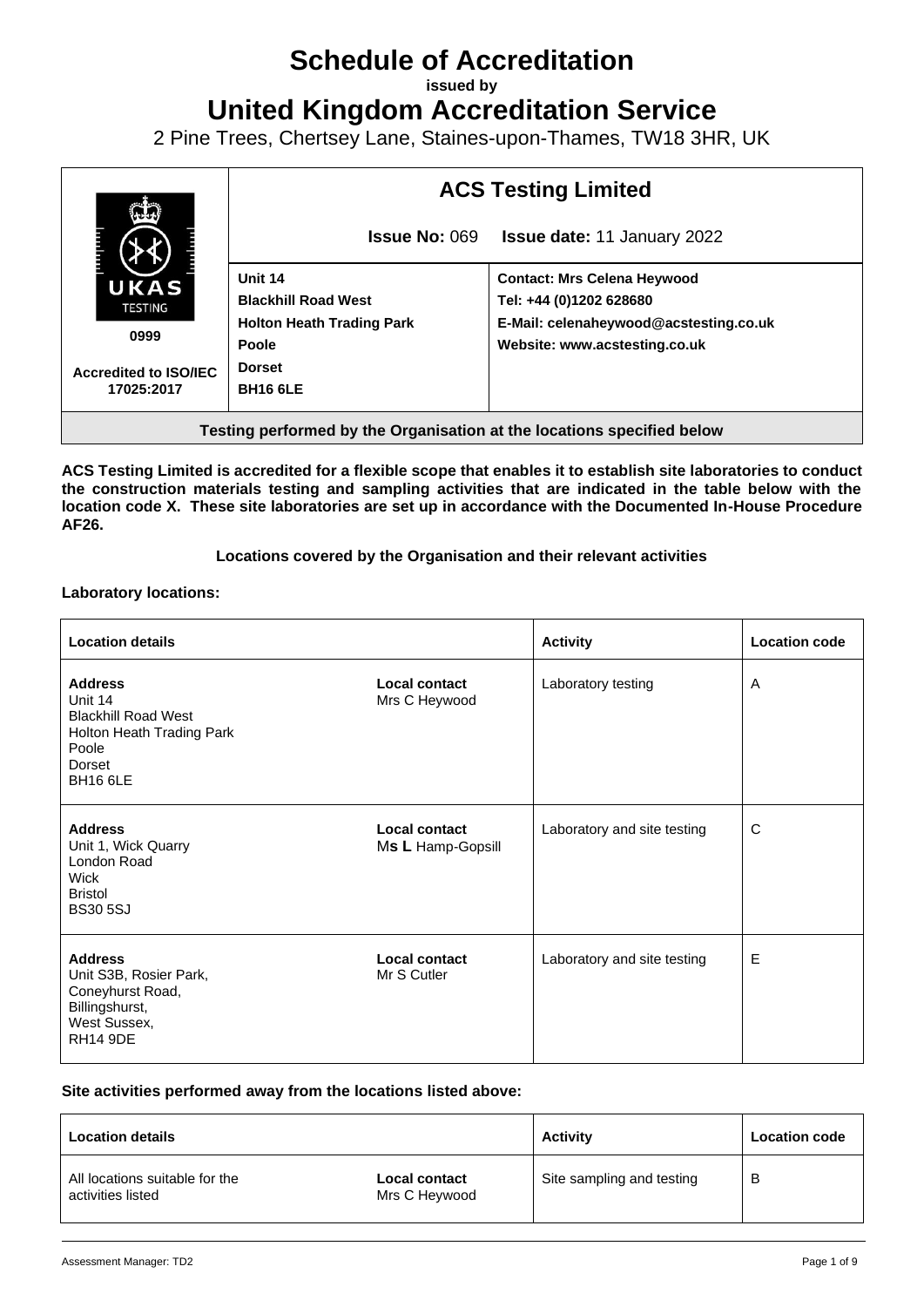|                                                           | <b>Schedule of Accreditation</b><br>issued by<br><b>United Kingdom Accreditation Service</b><br>2 Pine Trees, Chertsey Lane, Staines-upon-Thames, TW18 3HR, UK |
|-----------------------------------------------------------|----------------------------------------------------------------------------------------------------------------------------------------------------------------|
| UKAS<br><b>TESTING</b>                                    | <b>ACS Testing Limited</b>                                                                                                                                     |
| 0999<br><b>Accredited to</b><br><b>ISO/IEC 17025:2017</b> | <b>Issue No: 069 Issue date: 11 January 2022</b>                                                                                                               |
|                                                           | Testing performed by the Organisation at the locations specified                                                                                               |

| Materials/Products tested | Type of test/Properties<br>measured/Range of<br>measurement                   | Standard specifications/<br>Equipment/Techniques used | Location<br>Code |
|---------------------------|-------------------------------------------------------------------------------|-------------------------------------------------------|------------------|
| <b>AGGREGATES</b>         | Ten per cent fines value<br>- dry - particle size 10 mm and<br>greater        | BS 812-111:1990                                       | A                |
|                           | Ten per cent fines value<br>- soaked - particle size 10 mm<br>and greater     | BS 812-111:1990                                       | A                |
|                           | Frost-heave                                                                   | BS 812-124:2009                                       | A                |
|                           | Sampling stockpiles of fine<br>aggregates by hand                             | BS EN 932-1:1997                                      | B, X             |
|                           | Sampling stockpiles of coarse<br>aggregates by hand                           | BS EN 932-1:1997                                      | B, X             |
|                           | Particle size distribution<br>- sieving method                                | BS EN 933-1:2012                                      | A, C, E, X       |
|                           | Flakiness index                                                               | BS EN 933-3:2012                                      | A, X             |
|                           | Shape index                                                                   | BS EN 933-4:2008                                      | A, X             |
|                           | Shell content - percentage of<br>shells in coarse aggregates                  | BS EN 933-7:1998                                      | A, X             |
|                           | Assessment of fines<br>- sand equivalent test                                 | BS EN 933-8:2012 + A1:2015                            | A, X             |
|                           | Assessment of fines<br>- methylene blue test                                  | BS EN 933-9:2009 + A1:2013                            | A, X             |
|                           | Assessment of fines<br>- methylene blue value of the<br>$0/0,125$ mm fraction | BS EN 933-9:2009 + A1:2013                            | A                |
|                           | Classification test for the<br>constituents of coarse<br>recycled aggregate   | BS EN 933-11:2009                                     | A, C, X          |
|                           | Micro-Deval coefficient                                                       | BS EN 1097-1:2011                                     | A                |
|                           | Resistance to fragmentation<br>by the Los Angeles test<br>method              | BS EN 1097-2:2020                                     | A                |

## DETAIL OF ACCREDITATION Type of test/Properties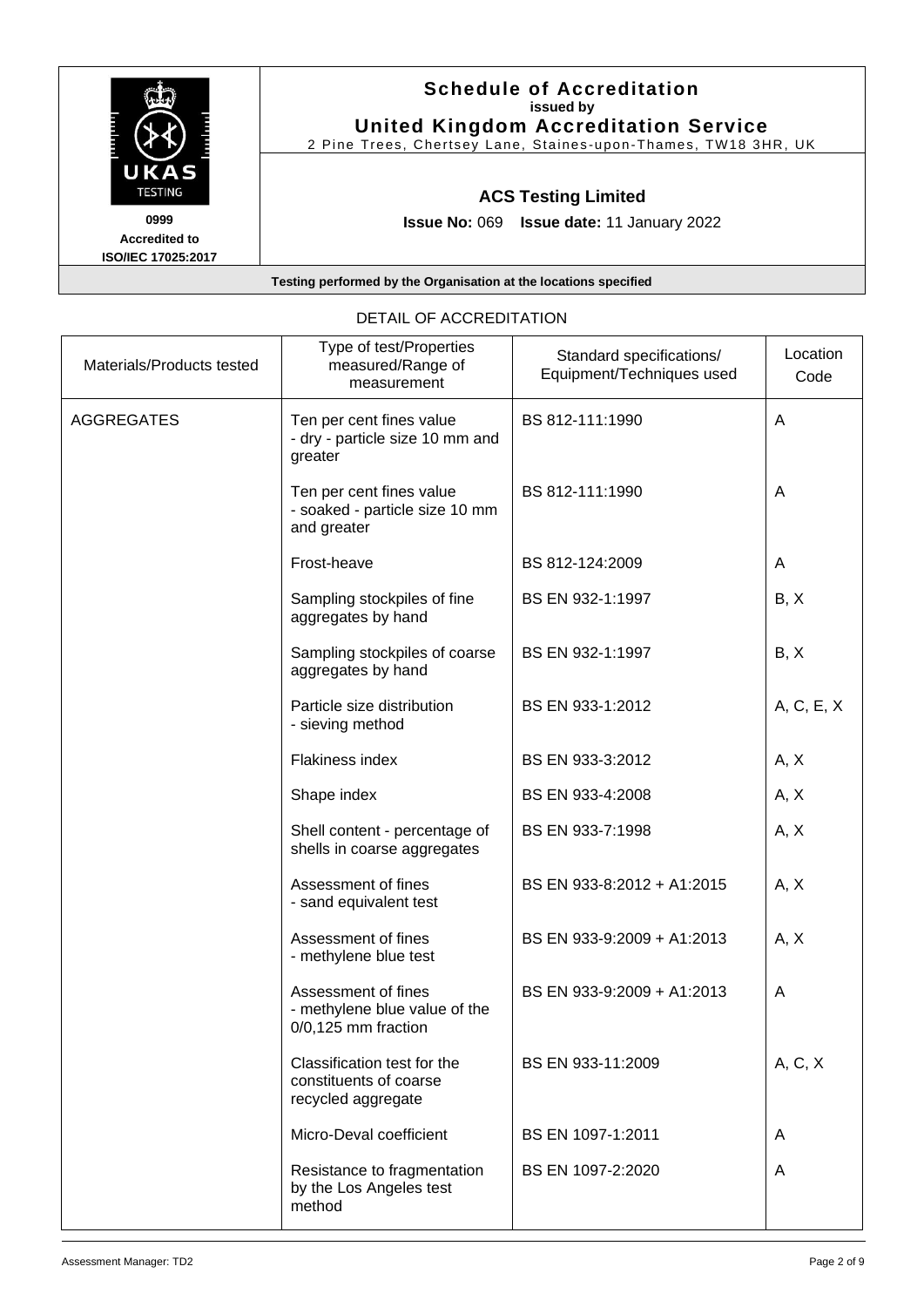|                                                           | <b>Schedule of Accreditation</b><br>issued by<br><b>United Kingdom Accreditation Service</b><br>2 Pine Trees, Chertsey Lane, Staines-upon-Thames, TW18 3HR, UK |
|-----------------------------------------------------------|----------------------------------------------------------------------------------------------------------------------------------------------------------------|
| UKAS<br><b>TESTING</b>                                    | <b>ACS Testing Limited</b>                                                                                                                                     |
| 0999<br><b>Accredited to</b><br><b>ISO/IEC 17025:2017</b> | <b>Issue No: 069 Issue date: 11 January 2022</b>                                                                                                               |
|                                                           | Testing performed by the Organisation at the locations specified                                                                                               |

| Materials/Products tested                                        | Type of test/Properties<br>measured/Range of<br>measurement                                                           | Standard specifications/<br>Equipment/Techniques used                           | Location<br>Code |
|------------------------------------------------------------------|-----------------------------------------------------------------------------------------------------------------------|---------------------------------------------------------------------------------|------------------|
| AGGREGATES (cont'd)                                              | Loose bulk density and voids                                                                                          | BS EN 1097-3:1998                                                               | A, X             |
|                                                                  | Compacted dry bulk density                                                                                            | BS EN 1097-3:1998                                                               | A, X             |
|                                                                  | Loose bulk density with damp<br>aggregates                                                                            | BS EN 1097-3:1998                                                               | A, X             |
|                                                                  | Water content                                                                                                         | BS EN 1097-5:2008                                                               | A, C, E, X       |
|                                                                  | Particle density and water<br>absorption - wire-basket<br>method for aggregate particles<br>between 31,5 mm and 63 mm | BS EN 1097-6:2013                                                               | A                |
|                                                                  | Particle density and water<br>absorption - pyknometer<br>method for aggregate particles<br>between 4 mm and 31,5 mm   | BS EN 1097-6:2013                                                               | A                |
|                                                                  | Particle density and water<br>absorption - pyknometer<br>method for aggregate particles<br>between 0,063 mm and 4 mm  | BS EN 1097-6:2013                                                               | A                |
|                                                                  | Magnesium sulfate test                                                                                                | BS EN 1367-2:2009                                                               | A                |
|                                                                  | Constituent materials in<br>recycled aggregate and<br>recycled concrete aggregate                                     | Specification for Highway Works,<br>HMSO November 2004<br>Clause 710            | A                |
|                                                                  | Uniformity coefficient                                                                                                | Specification for Highway Works,<br>HMSO November 2007<br>Table 6/1, Footnote 5 | A, E, X          |
| <b>BITUMINOUS MIXTURES</b><br>for roads and other paved<br>areas | Soluble binder content by<br>difference, using bottle rotation<br>machine and pressure filter                         | BS EN 12697-1:2020                                                              | Α                |
|                                                                  | Particle size distribution                                                                                            | BS EN 12697-2:2015+A1:2019                                                      | A                |
|                                                                  | Maximum density<br>- volumetric procedure                                                                             | BS EN 12697-5:2018                                                              | A                |
|                                                                  |                                                                                                                       |                                                                                 |                  |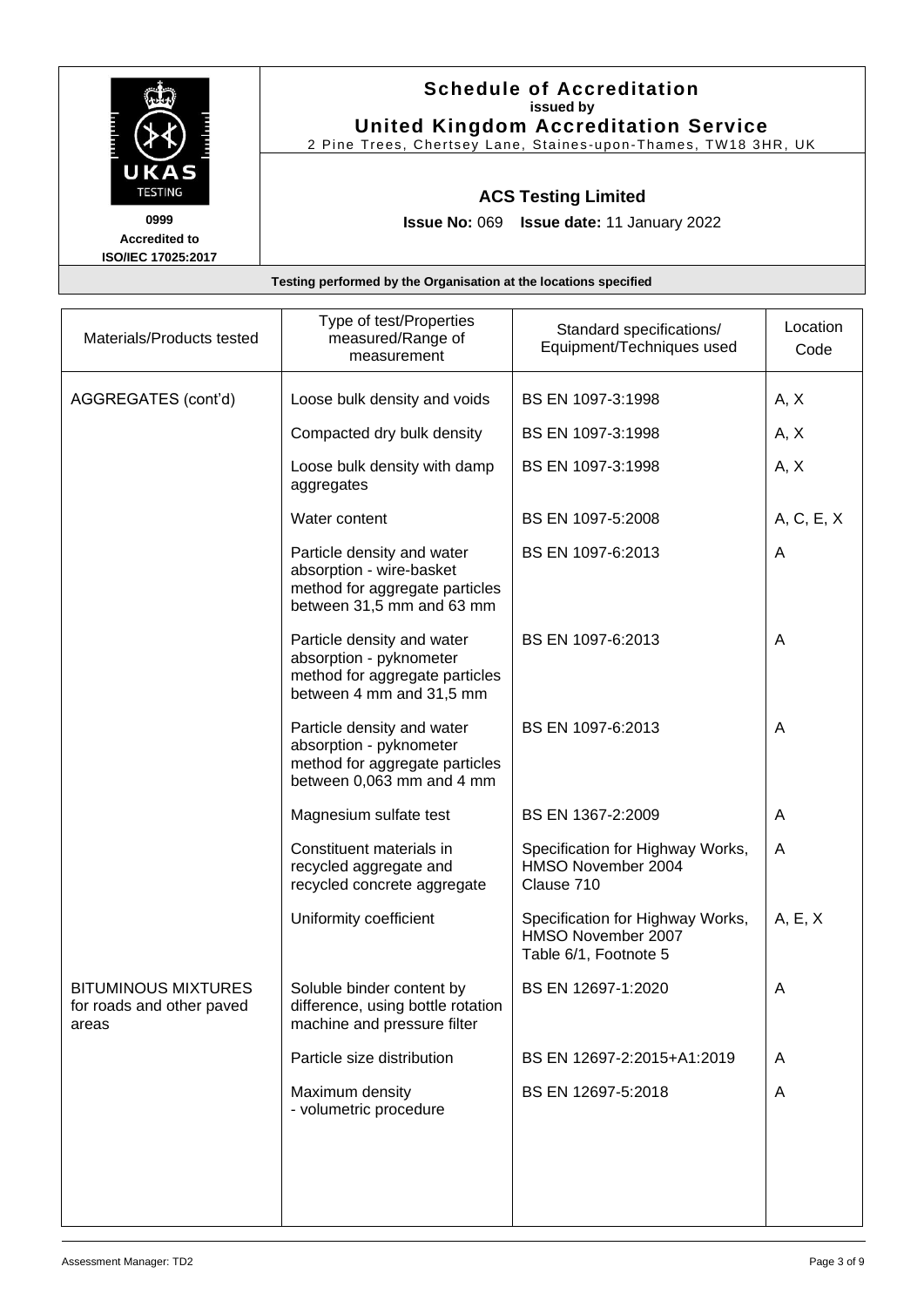|                                                           | <b>Schedule of Accreditation</b><br>issued by<br><b>United Kingdom Accreditation Service</b><br>2 Pine Trees, Chertsey Lane, Staines-upon-Thames, TW18 3HR, UK |
|-----------------------------------------------------------|----------------------------------------------------------------------------------------------------------------------------------------------------------------|
| UKAS<br><b>TESTING</b>                                    | <b>ACS Testing Limited</b>                                                                                                                                     |
| 0999<br><b>Accredited to</b><br><b>ISO/IEC 17025:2017</b> | <b>Issue No: 069 Issue date: 11 January 2022</b>                                                                                                               |
|                                                           | Testing performed by the Organisation at the locations specified                                                                                               |

| Materials/Products tested                                                 | Type of test/Properties<br>measured/Range of<br>measurement                             | Standard specifications/<br>Equipment/Techniques used                                                                                                                                                 | Location<br>Code |
|---------------------------------------------------------------------------|-----------------------------------------------------------------------------------------|-------------------------------------------------------------------------------------------------------------------------------------------------------------------------------------------------------|------------------|
| <b>BITUMINOUS MIXTURES</b><br>for roads and other paved<br>areas (cont'd) | <b>Bulk density</b><br>- dry<br>- saturated surface dry (SSD)<br>- sealed specimen      | BS EN 12697-6:2020                                                                                                                                                                                    | A                |
|                                                                           | Air voids content                                                                       | BS EN 12697-8:2018                                                                                                                                                                                    | A                |
|                                                                           | Measurements of temperature<br>- of laid materials<br>- in a heap                       | BS EN 12697-13:2017                                                                                                                                                                                   | B                |
|                                                                           | Sampling from the material<br>around the augers of the paver                            | BS EN 12697-27:2017                                                                                                                                                                                   | B                |
|                                                                           | Sampling of workable material<br>in heaps                                               | BS EN 12697-27:2017                                                                                                                                                                                   | B                |
|                                                                           | Sampling coated chippings<br>from stockpiles                                            | BS EN 12697-27:2017                                                                                                                                                                                   | B                |
|                                                                           | Sampling - of laid and<br>compacted materials by coring                                 | BS EN 12697-27:2017                                                                                                                                                                                   | B                |
|                                                                           | Preparation of samples for<br>determining binder content,<br>water content and grading  | BS EN 12697-28:2020                                                                                                                                                                                   | A, B             |
|                                                                           | Determination of the<br>dimensions of a bituminous<br>specimen                          | BS EN 12697-29: 2020                                                                                                                                                                                  | A                |
|                                                                           | Determination of the thickness<br>of a bituminous pavement<br>- destructive measurement | BS EN 12697-36:2003                                                                                                                                                                                   | A                |
|                                                                           | Measurements of temperature<br>- in a wagon                                             | Documented In-House Method<br>In-situ Works Procedures Manual<br>Section 5 Number 1                                                                                                                   | B                |
|                                                                           | PAH screening by PAK marker                                                             | Managing reclaimed asphalt,<br>Highways and Pavements,<br>an ADEPT & Construction<br><b>Demolition Waste Forum</b><br>Guidance Note, Version 2019<br>Revision 1, Clauses D1.0 and<br>D <sub>2.0</sub> | A                |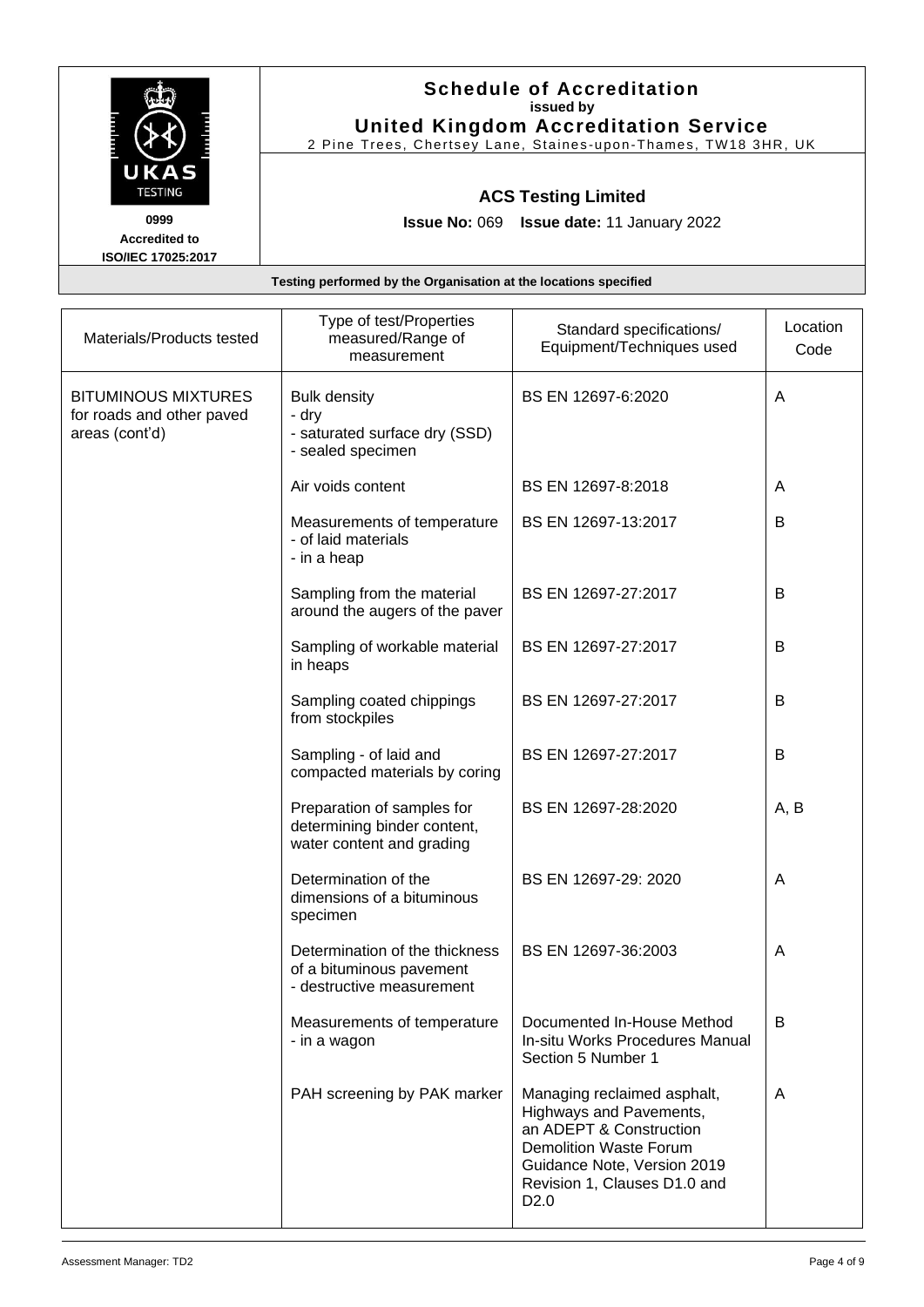|                                                    | <b>Schedule of Accreditation</b><br>issued by<br><b>United Kingdom Accreditation Service</b><br>2 Pine Trees, Chertsey Lane, Staines-upon-Thames, TW18 3HR, UK |
|----------------------------------------------------|----------------------------------------------------------------------------------------------------------------------------------------------------------------|
| UKAS<br><b>TESTING</b>                             | <b>ACS Testing Limited</b>                                                                                                                                     |
| 0999<br><b>Accredited to</b><br>ISO/IEC 17025:2017 | <b>Issue No: 069 Issue date: 11 January 2022</b>                                                                                                               |
|                                                    | Testing performed by the Organisation at the locations specified                                                                                               |

| Materials/Products tested                                                 | Type of test/Properties<br>measured/Range of<br>measurement               | Standard specifications/<br>Equipment/Techniques used                                                                                                                                  | Location<br>Code |
|---------------------------------------------------------------------------|---------------------------------------------------------------------------|----------------------------------------------------------------------------------------------------------------------------------------------------------------------------------------|------------------|
| <b>BITUMINOUS MIXTURES</b><br>for roads and other paved<br>areas (cont'd) | Logging of material description<br>of cored specimens                     | In-House Test Procedure No.3                                                                                                                                                           | A                |
| <b>CONCRETE - fresh</b>                                                   | Sampling fresh concrete on<br>site<br>- composite sample<br>- spot sample | BS EN 12350-1:2019                                                                                                                                                                     | B, C, X          |
|                                                                           | Slump                                                                     | BS EN 12350-2:2019                                                                                                                                                                     | B, C, X          |
|                                                                           | Making and curing specimens<br>for strength tests                         | BS EN 12390-2:2019                                                                                                                                                                     | A, B             |
|                                                                           | Air content - pressure gauge<br>method                                    | BS EN 12350-7:2019+AC:2020                                                                                                                                                             | B, X             |
| <b>CONCRETE - hardened</b>                                                | Compressive strength of<br>cubes - including curing                       | BS EN 12390-3:2019<br>BS EN 12390-2:2019                                                                                                                                               | A, C, E, X       |
|                                                                           | Density                                                                   | BS EN 12390-7:2019+AC:2020                                                                                                                                                             | A, C, E, X       |
|                                                                           | Taking cores                                                              | BS EN 12504-1:2019                                                                                                                                                                     | В                |
|                                                                           | Cored specimens - examining<br>and testing in compression                 | BS EN 12504-1:2019                                                                                                                                                                     | A, X             |
| <b>NATURAL STONE</b>                                                      | Slip resistance by means of<br>the pendulum tester                        | BS EN 14231:2003                                                                                                                                                                       | A                |
| <b>REINSTATEMENT OF</b><br><b>OPENINGS IN HIGHWAYS</b>                    | Pavement construction                                                     | Methods of test required for the<br>assessment of conformity under<br>the New Roads and Street Works<br>Act (1991) (Specification for the<br>Reinstatement of Openings in<br>Highways) |                  |
|                                                                           | Determination of the thickness<br>of a bituminous pavement                | BS EN 12697-36:2003                                                                                                                                                                    | A                |
|                                                                           | Logging of material desriptions<br>of cored specimens                     | In-House Test Procedure No.5                                                                                                                                                           | A                |
| <b>ROAD PAVEMENT</b><br><b>SURFACES</b>                                   | Texture depth by the sand-<br>patch method                                | BS 598-105:2000                                                                                                                                                                        | B, X             |
|                                                                           |                                                                           |                                                                                                                                                                                        |                  |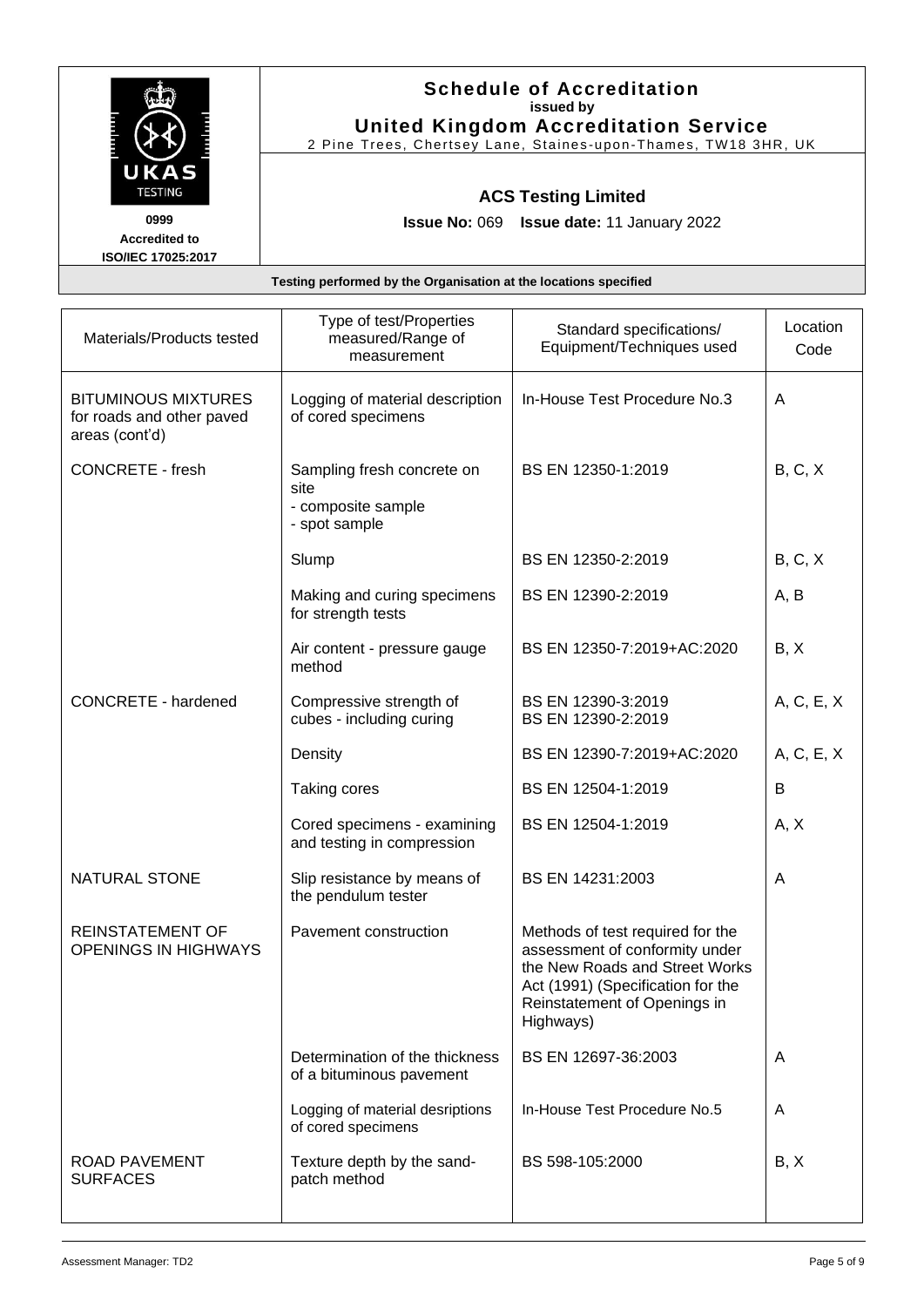|                              | <b>Schedule of Accreditation</b><br>issued by<br><b>United Kingdom Accreditation Service</b><br>2 Pine Trees, Chertsey Lane, Staines-upon-Thames, TW18 3HR, UK |  |
|------------------------------|----------------------------------------------------------------------------------------------------------------------------------------------------------------|--|
| UKAS<br><b>TESTING</b>       | <b>ACS Testing Limited</b>                                                                                                                                     |  |
| 0999<br><b>Accredited to</b> | <b>Issue No: 069 Issue date: 11 January 2022</b>                                                                                                               |  |
| <b>ISO/IEC 17025:2017</b>    | Testing performed by the Organisation at the locations specified                                                                                               |  |

| Materials/Products tested                 | Type of test/Properties<br>measured/Range of<br>measurement                  | Standard specifications/<br>Equipment/Techniques used                                  | Location<br>Code |
|-------------------------------------------|------------------------------------------------------------------------------|----------------------------------------------------------------------------------------|------------------|
| <b>ROAD PAVEMENT</b><br>SURFACES (cont'd) | Pavement surface<br>macrotexture depth using a<br>volumetric patch technique | BS EN 13036-1:2010                                                                     | B, X             |
|                                           | Macrotexture depth<br>- volumetric patch technique                           | Specification for Highway Works,<br>HMSO May 2001 Clause 1031                          | B, X             |
|                                           | Surface regularity using a<br>rolling straight-edge                          | <b>TRRL Supplementary Report</b><br>290:1977                                           | B                |
| <b>ROCK</b>                               | Water content                                                                | <b>ISRM Suggested Method - 1977</b>                                                    | A                |
|                                           | Point load strength                                                          | ISRM Suggested Method - 1985                                                           | A                |
| SOILS for civil engineering<br>purposes   | Moisture content<br>- oven drying method                                     | BS 1377-2:1990                                                                         | A, C, E, X       |
|                                           | Saturation moisture content /<br>intact lump dry density of chalk            | BS 1377-2:1990<br>Specification for Highway Works,<br>HMSO November 2005<br>Clause 634 | A, X             |
|                                           | Liquid limit<br>- cone penetrometer                                          | BS 1377-2:1990                                                                         | A, C, X          |
|                                           | Liquid limit<br>- cone penetrometer<br>- one point                           | BS 1377-2:1990                                                                         | A, C, X          |
|                                           | <b>Plastic limit</b>                                                         | BS 1377-2:1990                                                                         | A, C, X          |
|                                           | Plasticity index and liquidity<br>index                                      | BS 1377-2:1990                                                                         | A, C, X          |
|                                           | Density - linear measurement                                                 | BS 1377-2:1990                                                                         | A                |
|                                           | Particle density - gas jar                                                   | BS 1377-2:1990                                                                         | A, X             |
|                                           | Particle density<br>- small pyknometer                                       | BS 1377-2:1990                                                                         | A, X             |
|                                           | Particle size distribution<br>- wet sieving                                  | BS 1377-2:1990                                                                         | A, C, E, X       |
|                                           | Particle size distribution<br>- dry sieving                                  | BS 1377-2:1990                                                                         | A, C, E, X       |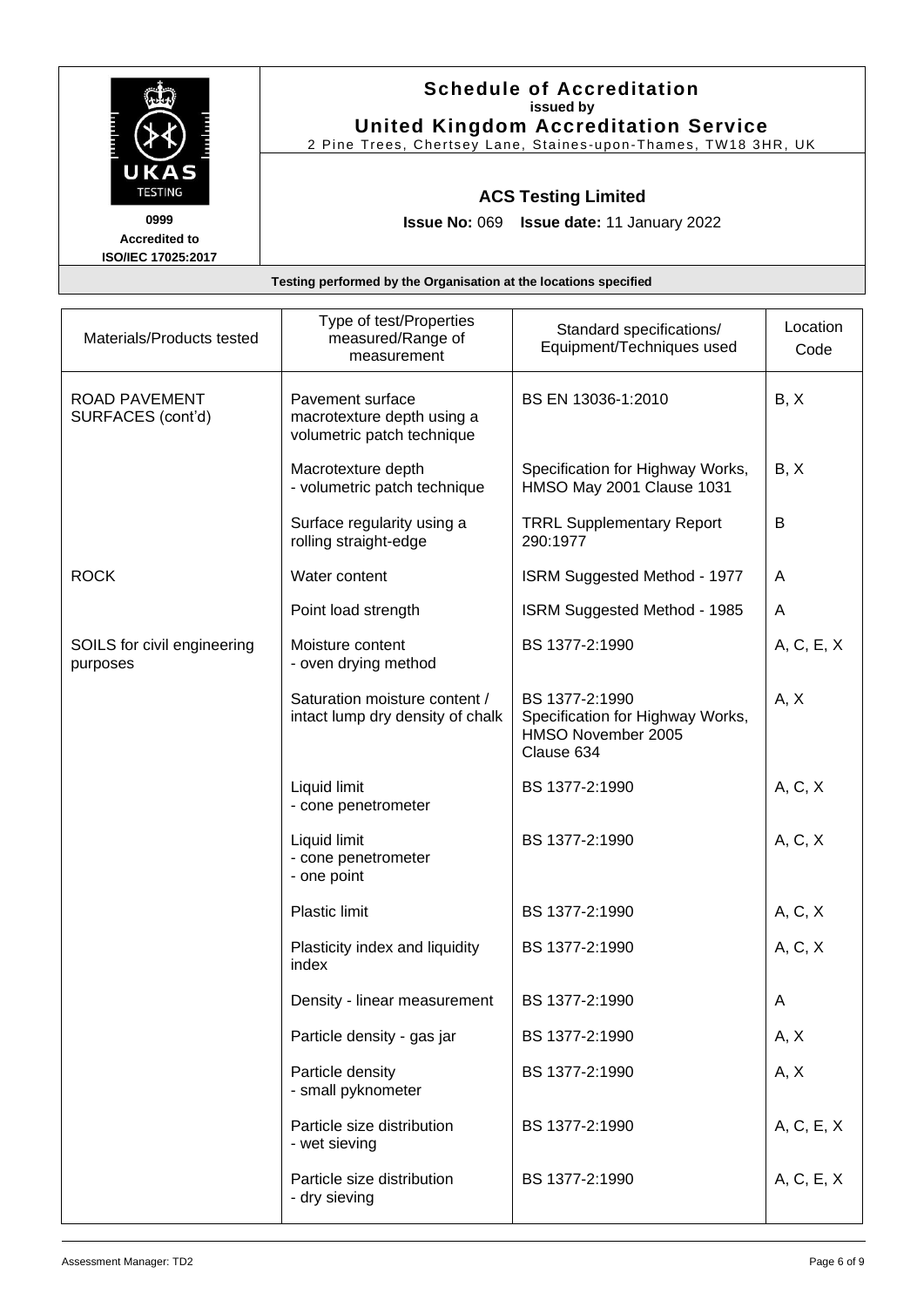|                                                           | <b>Schedule of Accreditation</b><br>issued by<br><b>United Kingdom Accreditation Service</b><br>2 Pine Trees, Chertsey Lane, Staines-upon-Thames, TW18 3HR, UK |
|-----------------------------------------------------------|----------------------------------------------------------------------------------------------------------------------------------------------------------------|
| UKAS<br><b>TESTING</b>                                    | <b>ACS Testing Limited</b>                                                                                                                                     |
| 0999<br><b>Accredited to</b><br><b>ISO/IEC 17025:2017</b> | <b>Issue No: 069 Issue date: 11 January 2022</b>                                                                                                               |
|                                                           | Testing performed by the Organisation at the locations specified                                                                                               |

| Materials/Products tested                        | Type of test/Properties<br>measured/Range of<br>measurement                                                               | Standard specifications/<br>Equipment/Techniques used | Location<br>Code |
|--------------------------------------------------|---------------------------------------------------------------------------------------------------------------------------|-------------------------------------------------------|------------------|
| SOILS for civil engineering<br>purposes (cont'd) | Particle size distribution<br>- sedimentation by the<br>hydrometer method                                                 | BS 1377-2:1990                                        | A, X             |
|                                                  | Dry density/moisture content<br>relationship (2.5 kg rammer)                                                              | BS 1377-4:1990                                        | A, C, X          |
|                                                  | Dry density/moisture content<br>relationship (4.5 kg rammer)                                                              | BS 1377-4:1990                                        | A, C, X          |
|                                                  | Dry density/moisture content<br>relationship<br>(vibrating hammer)                                                        | BS 1377-4:1990                                        | A, X             |
|                                                  | <b>MCV</b><br>- natural moisture content                                                                                  | BS 1377-4:1990                                        | A, C, X          |
|                                                  | MCV/moisture content relation                                                                                             | BS 1377-4:1990                                        | A, C, X          |
|                                                  | California Bearing Ratio (CBR)                                                                                            | BS 1377-4:1990                                        | A, X             |
|                                                  | Permeability in a triaxial cell                                                                                           | BS 1377-6:1990                                        | A                |
|                                                  | Undrained shear strength<br>- triaxial compression with<br>multistage loading and without<br>measurement of pore pressure | BS 1377-7:1990                                        | A, X             |
|                                                  | Undrained shear strength<br>- triaxial compression with<br>multistage loading and without<br>measurement of pore pressure | BS 1377-7:1990                                        | A, X             |
|                                                  | In-situ density<br>- sand replacement method<br>(large pouring cylinder)                                                  | BS 1377-9:1990                                        | B, X             |
|                                                  | In-situ density<br>- core cutter method                                                                                   | BS 1377-9:1990                                        | B, X             |
|                                                  | In-situ bulk density<br>- nuclear method<br>- comparative tests                                                           | BS 1377-9:1990                                        | B, X             |
|                                                  | In-situ bulk density<br>- nuclear method<br>- absolute tests                                                              | BS 1377-9:1990                                        | B, X             |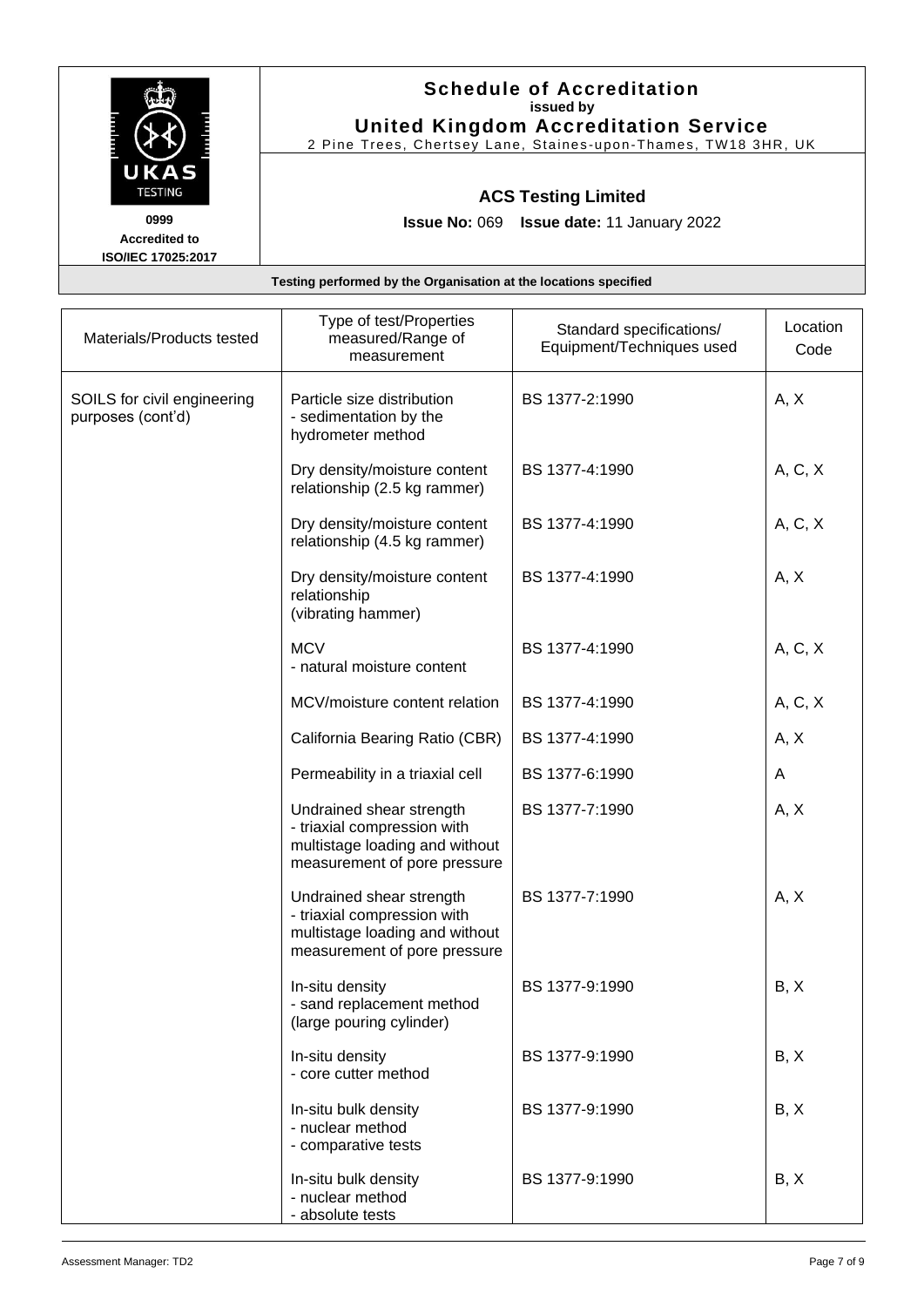| UKAS<br><b>TESTING</b>                                    | <b>Schedule of Accreditation</b><br>issued by<br><b>United Kingdom Accreditation Service</b><br>2 Pine Trees, Chertsey Lane, Staines-upon-Thames, TW18 3HR, UK |
|-----------------------------------------------------------|----------------------------------------------------------------------------------------------------------------------------------------------------------------|
|                                                           | <b>ACS Testing Limited</b>                                                                                                                                     |
| 0999<br><b>Accredited to</b><br><b>ISO/IEC 17025:2017</b> | <b>Issue No: 069 Issue date: 11 January 2022</b>                                                                                                               |

| Materials/Products tested                        | Type of test/Properties<br>measured/Range of<br>measurement                                                           | Standard specifications/<br>Equipment/Techniques used                                                                                         | Location<br>Code |
|--------------------------------------------------|-----------------------------------------------------------------------------------------------------------------------|-----------------------------------------------------------------------------------------------------------------------------------------------|------------------|
| SOILS for civil engineering<br>purposes (cont'd) | In-situ bulk density<br>- nuclear method<br>- compliance tests                                                        | BS 1377-9:1990                                                                                                                                | B, X             |
|                                                  | In-situ moisture density<br>- nuclear method<br>- comparative tests                                                   | BS 1377-9:1990                                                                                                                                | B, X             |
|                                                  | Vertical deformation and<br>strength characteristics by the<br>incremental plate loading test                         | BS 1377-9:1990                                                                                                                                | B, X             |
|                                                  | In-situ California Bearing Ratio<br>(CBR)                                                                             | BS 1377-9:1990                                                                                                                                | B, X             |
|                                                  | Uniformity coefficient                                                                                                | Specification for Highway Works,<br>HMSO November 2007<br>Table 6/1, Footnote 5                                                               | A, E, X          |
|                                                  | Undrained shear strength of<br>remoulded cohesive material                                                            | Specification for Highway Works,<br>HMSO March 1998 Clause 633                                                                                | A                |
|                                                  | Calculation of nominal CBR<br>value using the plate bearing<br>test                                                   | DMRB, IAN 73/06 Design of<br>Pavement Foundations,<br>Rev 1: 2009                                                                             | B, X             |
|                                                  | Dynamic cone penetrometer<br>test (DCP)                                                                               | Specification for Highway Works:<br>Design Guidance for Road<br><b>Pavement Foundations</b><br>Interim Advice Note 73/06<br>Revision 1 (2009) | B, X             |
|                                                  | Calculation of nominal CBR<br>value using the Dynamic Cone<br>Penetrometer (DCP)                                      | DMRB, CS229 Data for<br>Pavement Assessment,<br>Rev 0: 2020                                                                                   | B, X             |
|                                                  | Determination of the<br>permeability of clayey soils in<br>a triaxial cell using the<br>accelerated permeability test | Environment Agency R & D<br>Technical Report P1-398/TR/2 :<br>January 2003                                                                    | A                |
|                                                  |                                                                                                                       |                                                                                                                                               |                  |
|                                                  |                                                                                                                       |                                                                                                                                               |                  |